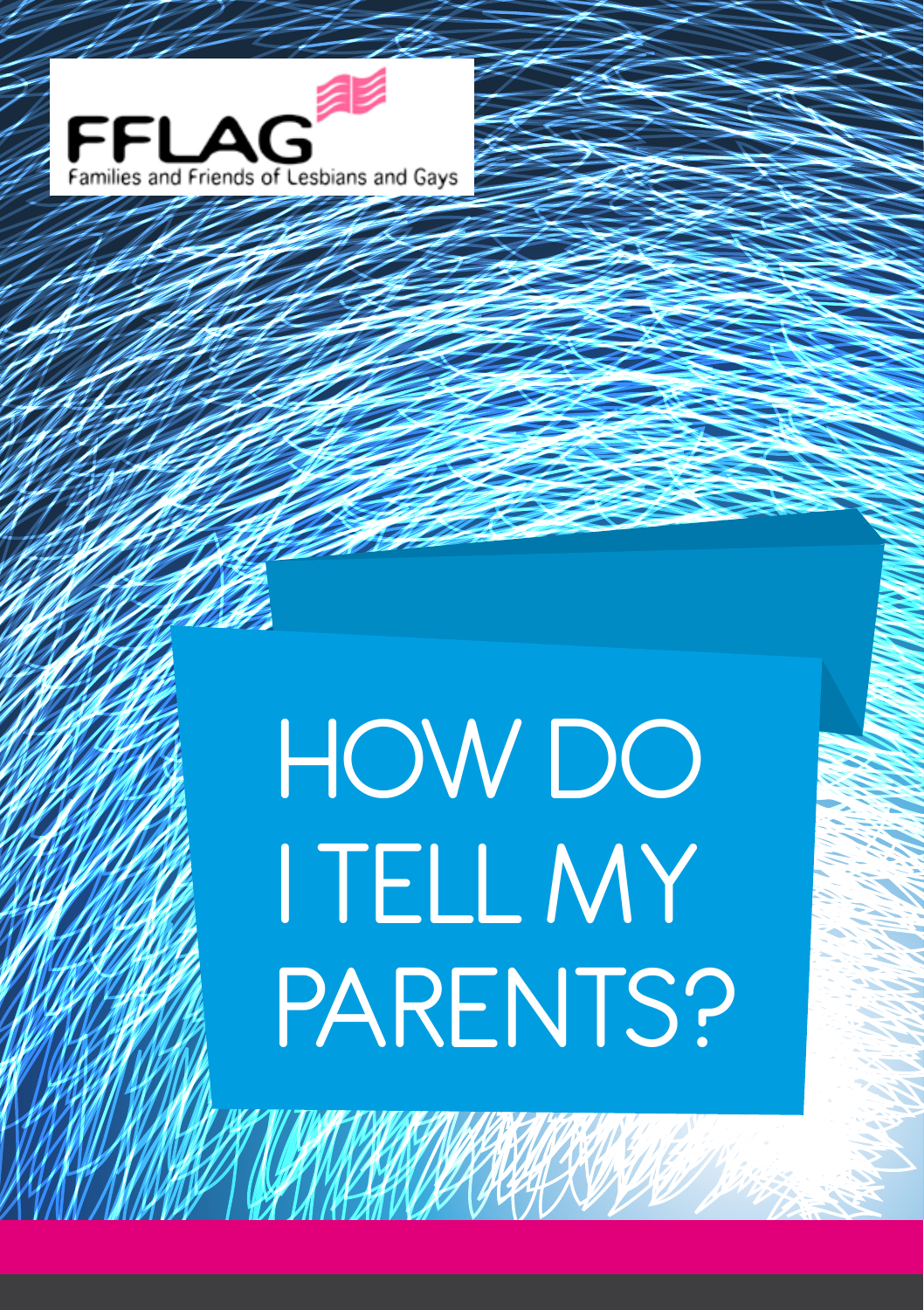### What is FFLAG?

Families and Friends of Lesbians & Gays is a national voluntary organisation and registered charity

 $\mathsf{FFLAG}\;$  is dedicated to supporting parents and their gay, lesbian and bisexual sons and daughters.

FFLAG offers support through its central telephone helpline, email and website in their efforts to help parents and families understand, accept and support their lesbian, gay and bisexual members with love and pride.

FFLAG members are parents of lesbian, gay or bisexual daughters and sons. These young people and families still face homophobia in our society, which brings in its wake prejudice, bullying and alienation.

 $\mathsf{FFLAG}\;$  supports the full human and civil rights of lesbian ,gay, bisexual and transgender individuals.

 $\mathsf{FFLAG}\;$  speaks out and acts to defend and enhance those human and civil rights.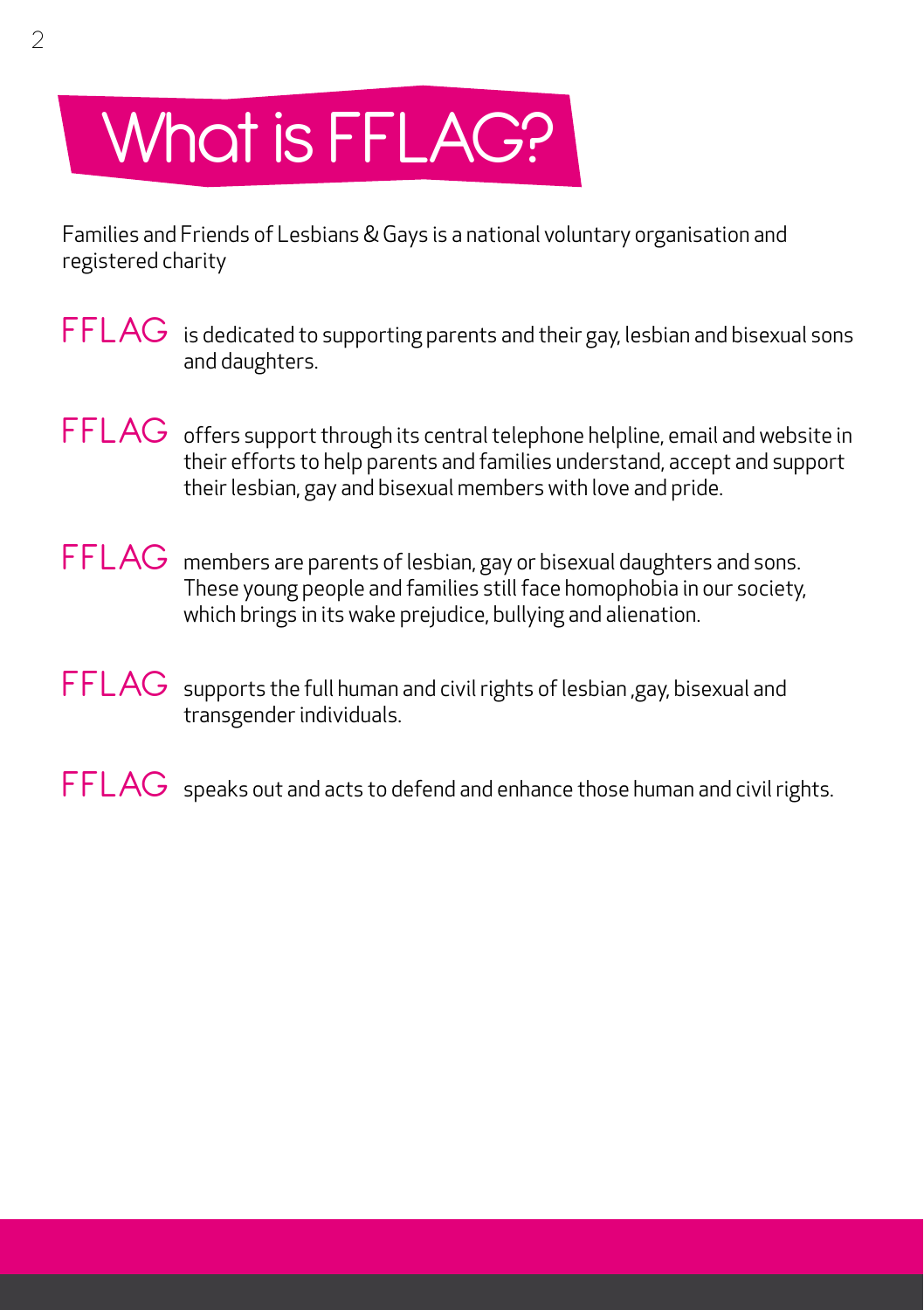# HOW DO I tell my PARENTS?

Revised Edition published by FFLAG (Families and Friends of Lesbians and Gays) 2012 © Families and Friends of Lesbians and Gays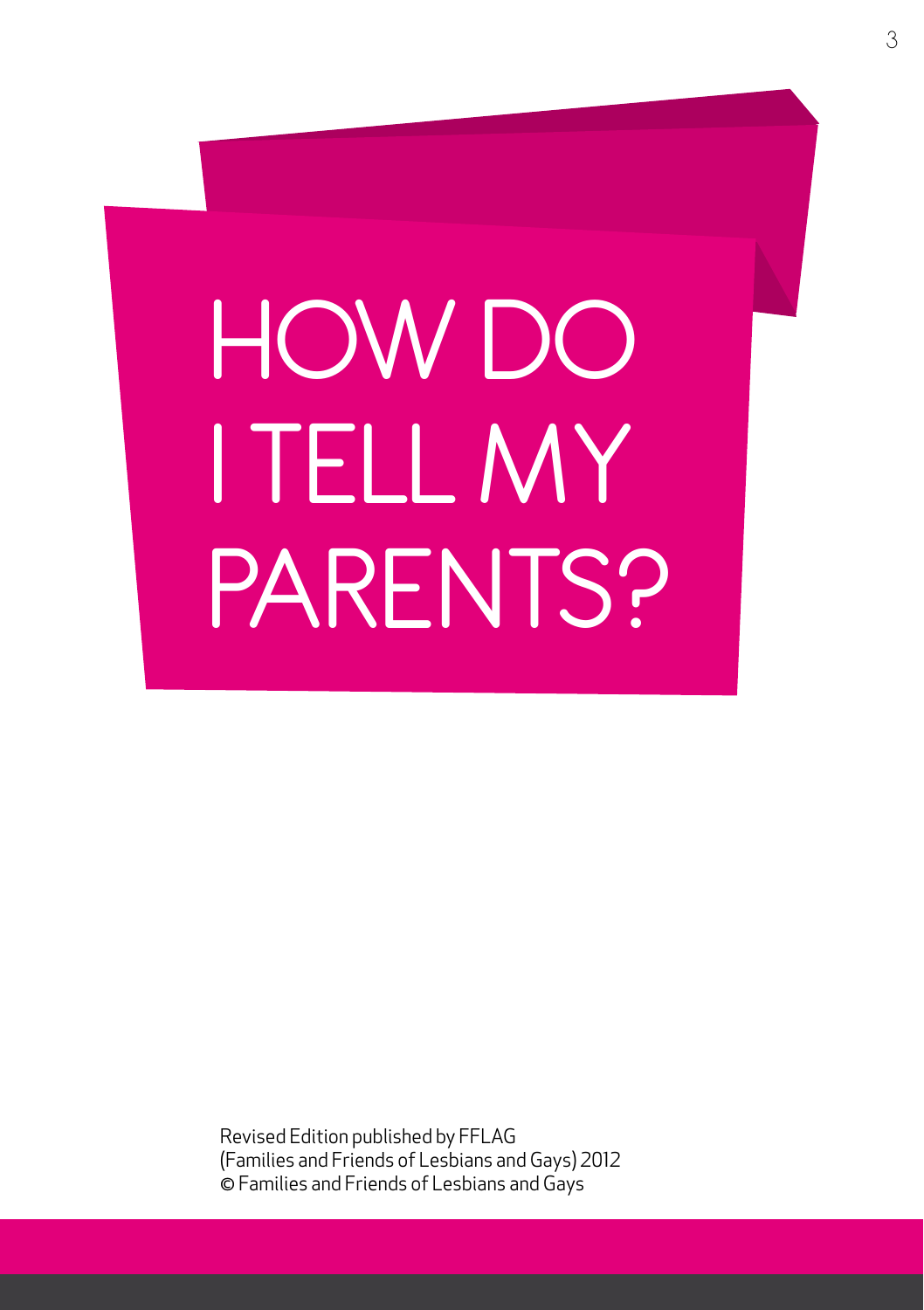#### **Preface**

'How Do I Tell My Parents?' will help you find the best way for you to approach your parents with your news. In this booklet, FFLAG shares the knowledge and experience gained over years of supporting lesbian, gay and bisexual (LGB) people and their parents. In our experience, even if parents' reaction is initially negative, once they get used to the idea most parents become accepting and supportive of their LGB child. There is a glossary of the words and concepts at the end of the booklet that we hope you will find useful.

We know that some of the issues faced by transgendered people are similar to those faced by LGB people. We work closely with our friends and colleagues in the trans community and there is supportive information for trans people and their families at the end of the Guide.

Some of the advice and support offered in this booklet will be more useful to you than others. Once you have read through it we hope that you will feel more confident about talking to your parents.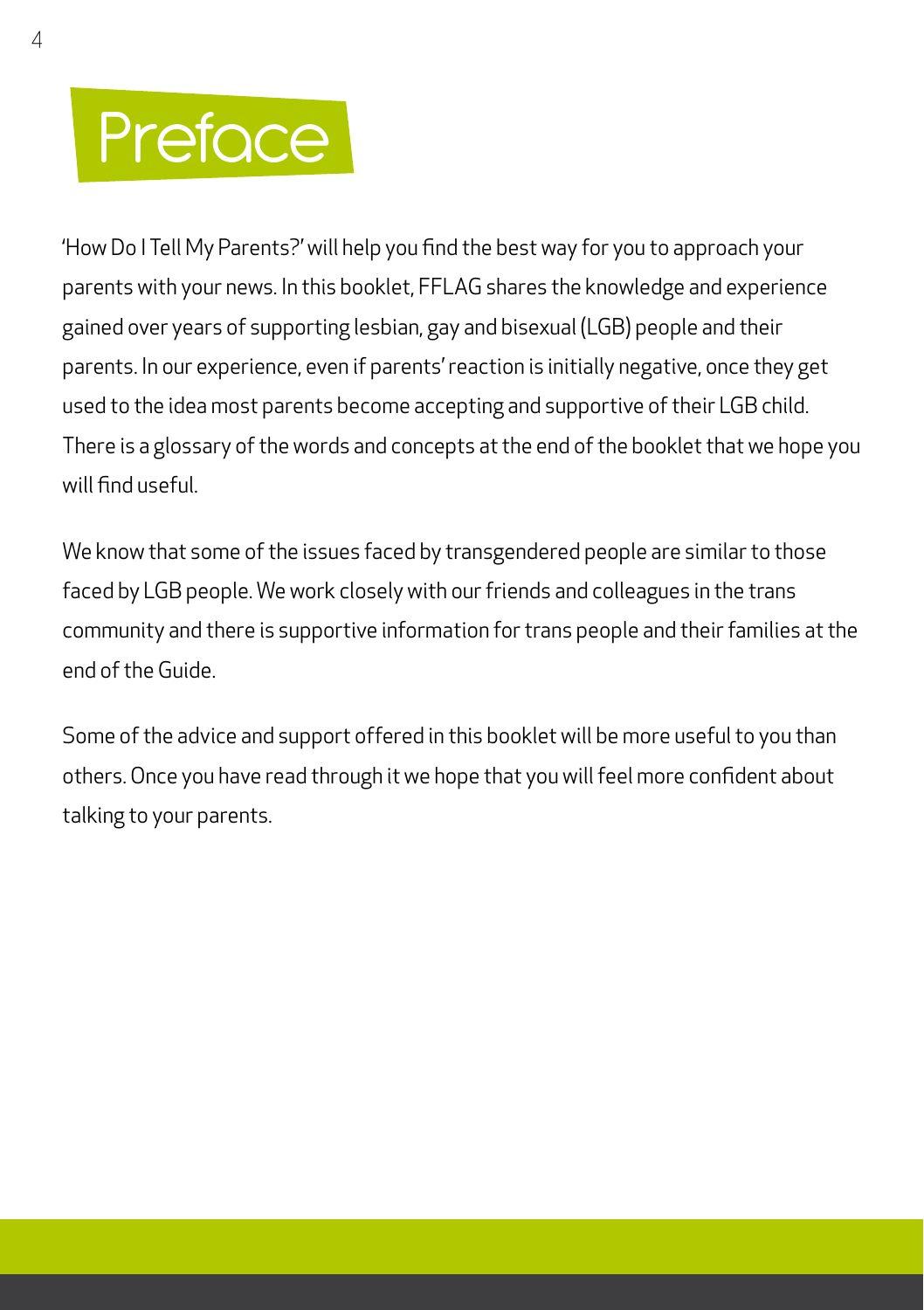#### I've got something to tell you

You have, perhaps, known for a while that you are lesbian, gay or bisexual (LGB). Your parents, on the other hand, might have absolutely no idea that you are anything but heterosexual (straight). Even the closest of families with parents who think that they know their children really well can be taken by surprise when they learn that their daughter or son is LGB. That your parents are surprised by your news doesn't mean that they won't adjust. It might take them time, but most parents will come to accept their daughter or son for who they really are. Most parents will be proud that their daughter or son feels able to 'come out' to them.

It is probably helpful to realise that many parents will go through a whole range of emotions. Some of these might sound a bit negative, but most parents are anxious to do their best for their child.

#### How to tell them

No two families are the same, so there is no single sure-fire way of telling your parents that you are LGB. Emotions, circumstances, situations will all vary from family to family.

Just as no two families are exactly the same, so the method and probably the words will vary from one family to the next. But many reactions are common to all families, and knowing this can be helpful and make you feel stronger. Very few parents imagine that their children could possibly be LGB. Even those who may have wondered about their child's sexuality may still feel shocked, sad or angry when they know for a fact. Try to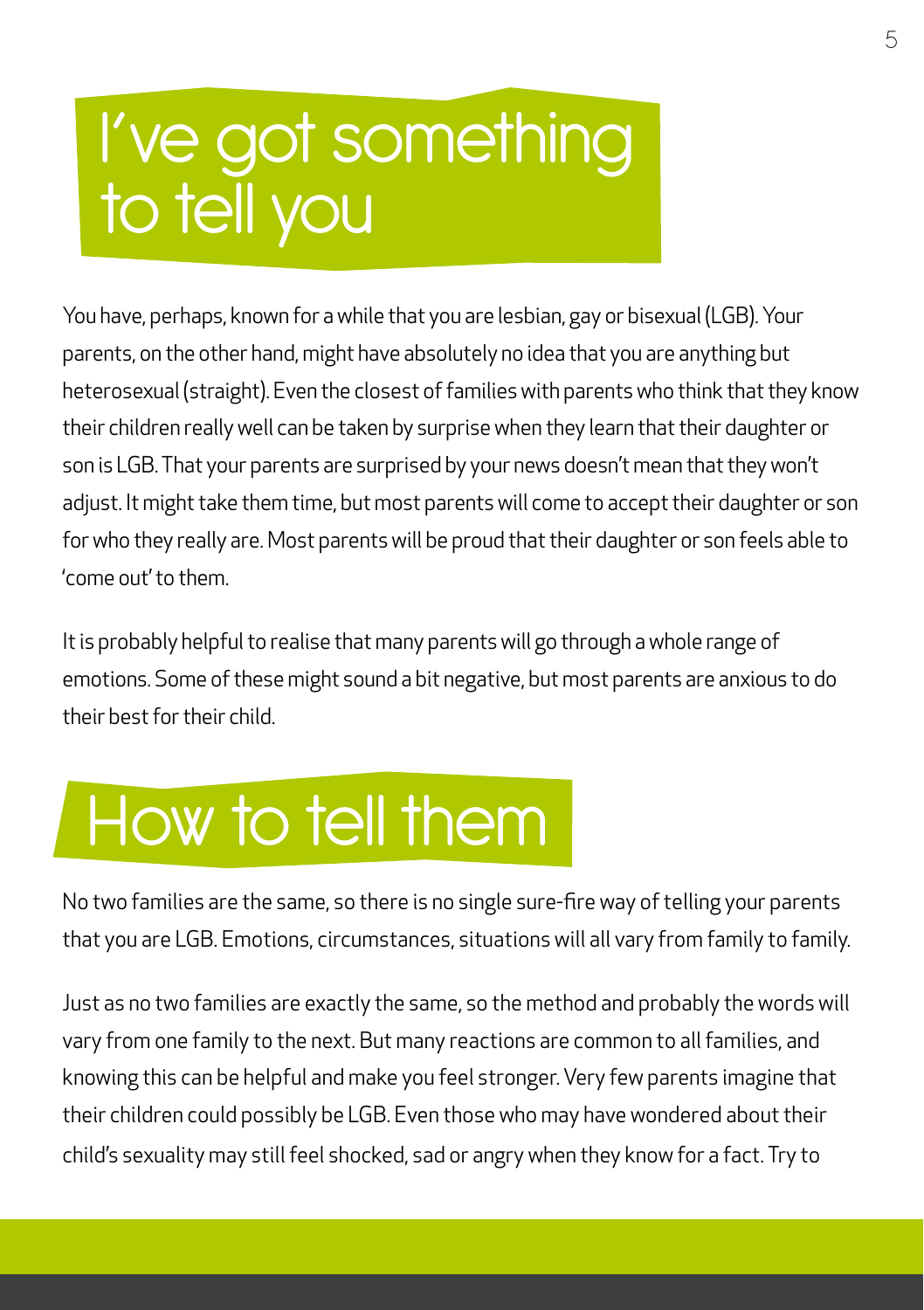understand this. You have perhaps, had several years to gradually realise that you are LGB. Your parents, when you tell them, will have had no time at all.

### The right time I

Choose your moment. Most families have times that are right for talking, and these are usually better than trying to create a moment. Sometimes events make this choice for you. When something is on your mind, it can build up to such a point that it spills out. Let it happen.

Listening to LGB people and parents over the years, we know that there are a few do's and don'ts about the right time to tell your parents.

#### *DO*

Give yourself time to say what you want to say and give them time to hear what you're saying.

Do try and have a clear head (not under the influence of alcohol/other substances or hung-over etc) when you decide to tell them.

Remember that you will be the same daughter/son after you've told them.

Do give them time to adjust to what you have just told them.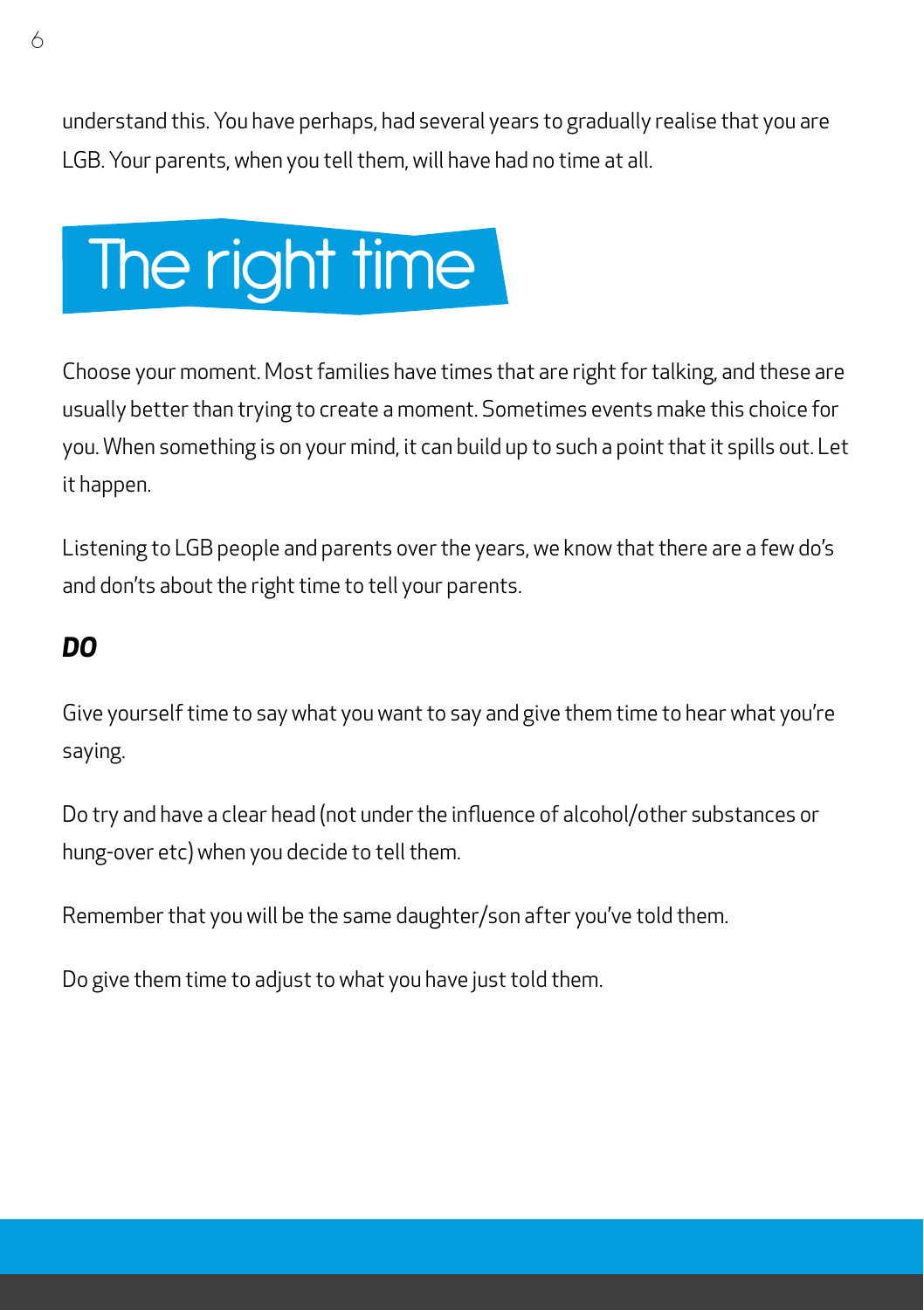#### *DON'T*

Don't come out to your parents at big family occasions such as a wedding or a Bar Mitzvah. Other times to try and avoid – Christmas; Mothers' Day; birthday parties. All these occasions are full of heightened emotion anyway, and your news is unlikely to be met with the undivided attention it deserves.

*"Sara told us she had a girlfriend on the morning her elder sister was getting married. I was trying to hold it together for everyone but there were so many emotions spinning in my head I didn't know what to do"*

Don't tell them just as you are leaving to go away from home i.e. to University, off on a gap year etc.

*"Dan told us at the station on his way back to uni. I cried all the way home. I so wanted to have time to talk to him. Not just to ask questions, but to tell him we loved him whatever. But he was gone and I felt so alone."*

People want to tell their parents that they are LGB for many reasons, but mostly these are to do with honesty and love.

Just occasionally you may want to tell them so that you can hurt them, perhaps when you are upset or in a bad mood. Try not to break the news to your parents like this. If you tell them when you are in a temper, your words won't carry as much weight and there will be lots of negative emotions around. It's not fair on you and it's not fair on them.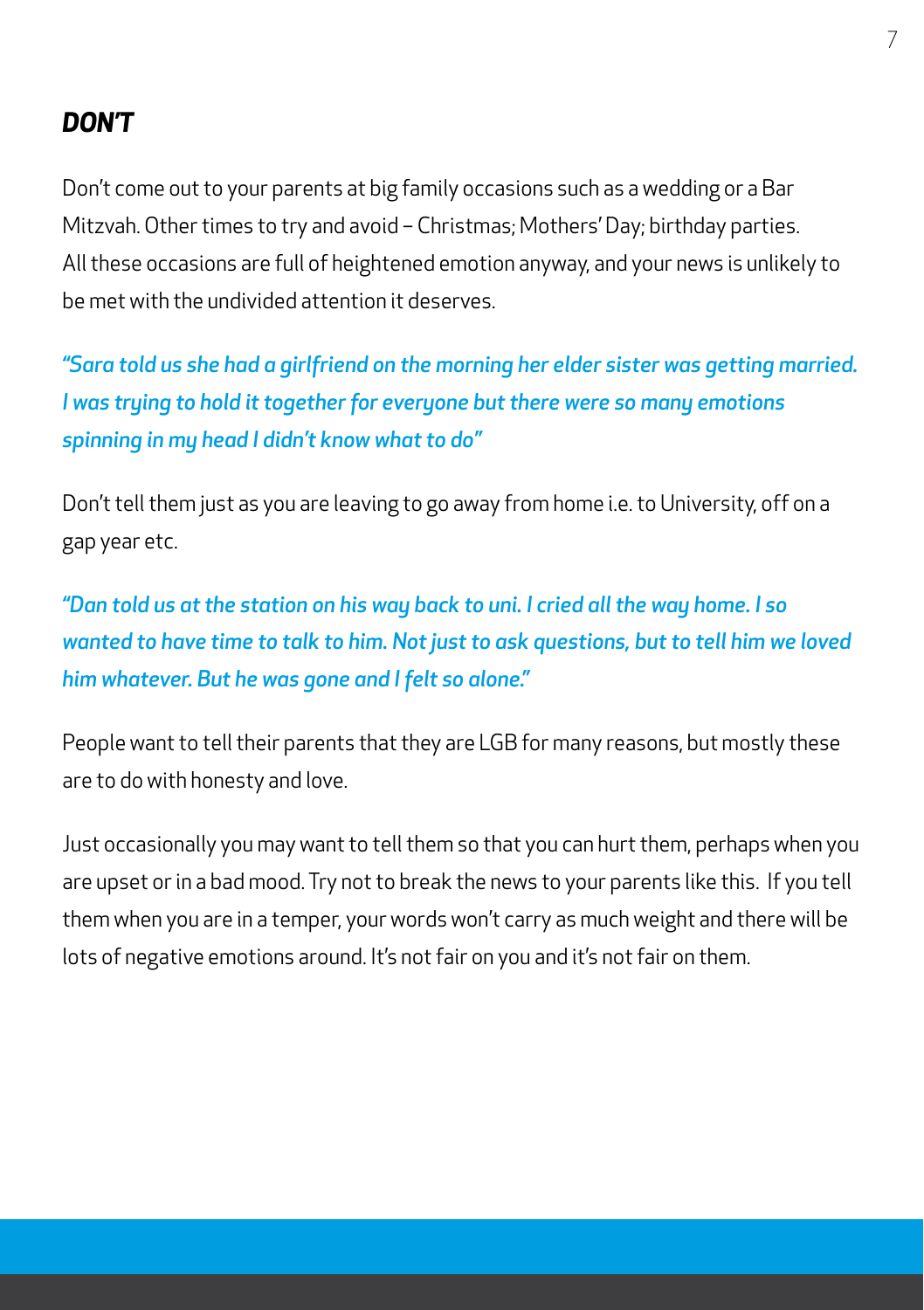#### The 'right' words

There are no standard words or phrases for telling your parents that you are LGB.

Whatever words come most easily to you are the ones you need to use. It's often enough to say something like;

'I'm lesbian/gay/bi' or 'I think I'm lesbian/gay/bi' or 'I've known for a while that I'm lesbian/ gay/bi'

Let your parents know why you haven't told them before. It might be that you feared being rejected by them or that you didn't want to hurt them. You have got used to these worries, but they will be new to your parents.

Point out to your parents that you are still the same daughter or son that you have always been. Say that it is because you love them that you need to be honest with them about this important part of yourself.

Parent's initial reactions to the news that their daughter or son is LGB can vary from being totally understanding and supportive to anger and disbelief. If their reaction is negative, remember that they probably need time to adjust and to sort their own emotions out.

If in their shock, your parents say things that they do not mean or regret afterwards, try to be understanding. Many parents who initially react badly to their daughter or son's news, become really supportive and understanding once they have had time to think about things calmly.

Hopefully once you have shared your news with your parents, you will all be able to talk things through and be supportive and understanding of each others emotions.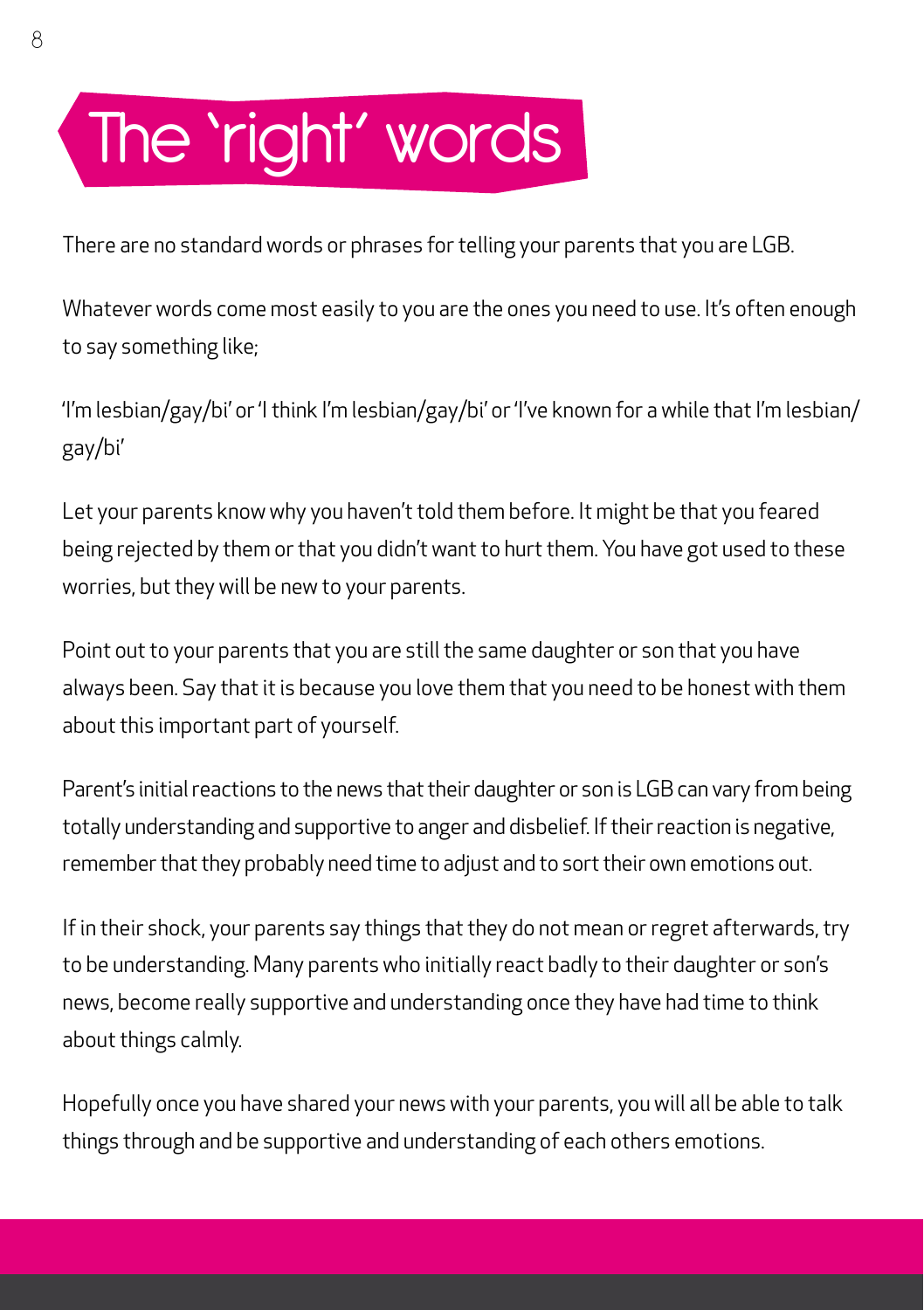#### Give it time

However, there's a time to stop talking. This usually comes naturally, often when everything has been said and perhaps repeated. At this point, let the subject go. Let life get back to normal.

It's likely that your parents will bring up the subject again, perhaps in a day or two, or it may take several weeks. Your parents may gradually accept the fact; they may want to talk about it at a later date, perhaps in a guarded way; or perhaps when they are feeling a bit less confused about their feelings. They may try to ignore what has happened or may even pretend that nothing has happened.

Your parents may need quite a while to adjust to the news. Be aware of your parent's need for their own 'thinking time'. However, if you feel that what you have told them is being ignored or forgotten, talk to them again using the knowledge and experience you gained the first time.

Once you've given your parents some time and if they seem to be ignoring what has happened, it is reasonable to try bringing up the subject again. Ask them if they've any questions. Tell them that you have been honest and upfront with them; you are trying to live your life in an open and truthful way; you respect their feelings and hope that they understand your feelings too.

If it's not working out, or seems impossible, it is time to get some outside support. There are help-lines and email answering service (FFLAG – 0845 652 0311 or info@fflag.org.uk); Stonewall (www.stonewall.org.uk) and various lesbian and gay switchboards. There is endless information on-line, but be selective and careful of the services you use. Your feelings and emotions are as important as your parents.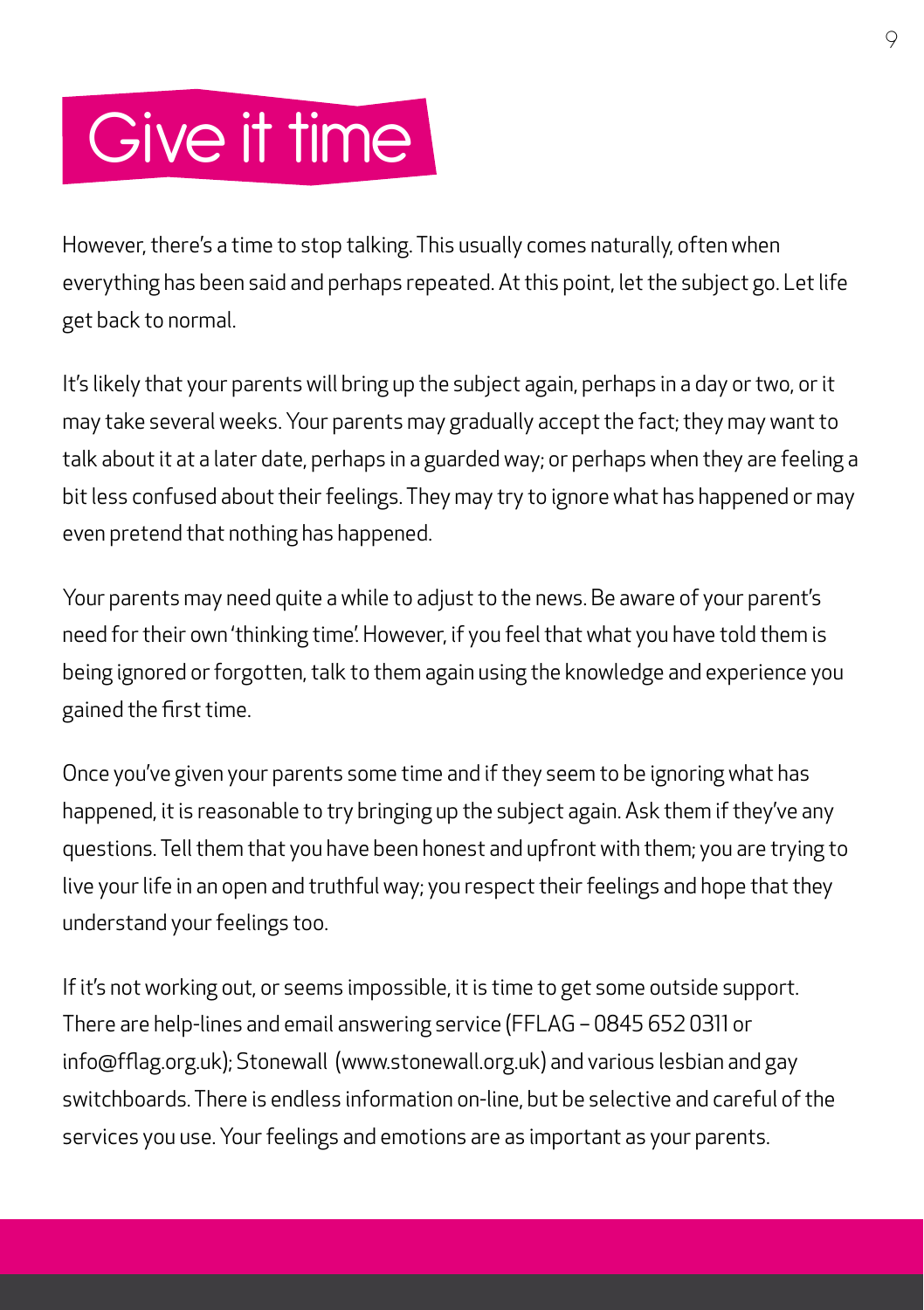#### Families differ

In some families talking directly to your parents about your sexual orientation may not be a sensible thing to do. It may be better to gradually let your parents know that you're LGB, allowing them to realise at a pace they can take. It may be clear to you that this is the best way for your family. In some families, it may take a discussion with someone outside the family to work out the best approach for you.

It might be easier to talk to a relative or family friend first, either for advice about how to tell your parents, or for help in telling them. By making these decisions, you are bringing under control some of the difficulties you might have been worrying about.

*"I had a phone call from my daughter telling me her younger brother had come out to her and he wanted her to break the news to us. I didn't really understand why our son didn't want to tell us himself, but I respected his decision"*

You might get an idea of your parent's attitude to being LGB when watching TV with them. Several soaps have LGB storylines. You may try and judge by their reaction to gay issues in the news. If their reaction is negative, remember that it's probably never occurred to them that their daughter or son might be LGB. Once they know your sexual orientation they are likely to react in a more considered way to LGB issues on TV/in the media and probably regret some of the negative things they said in the past.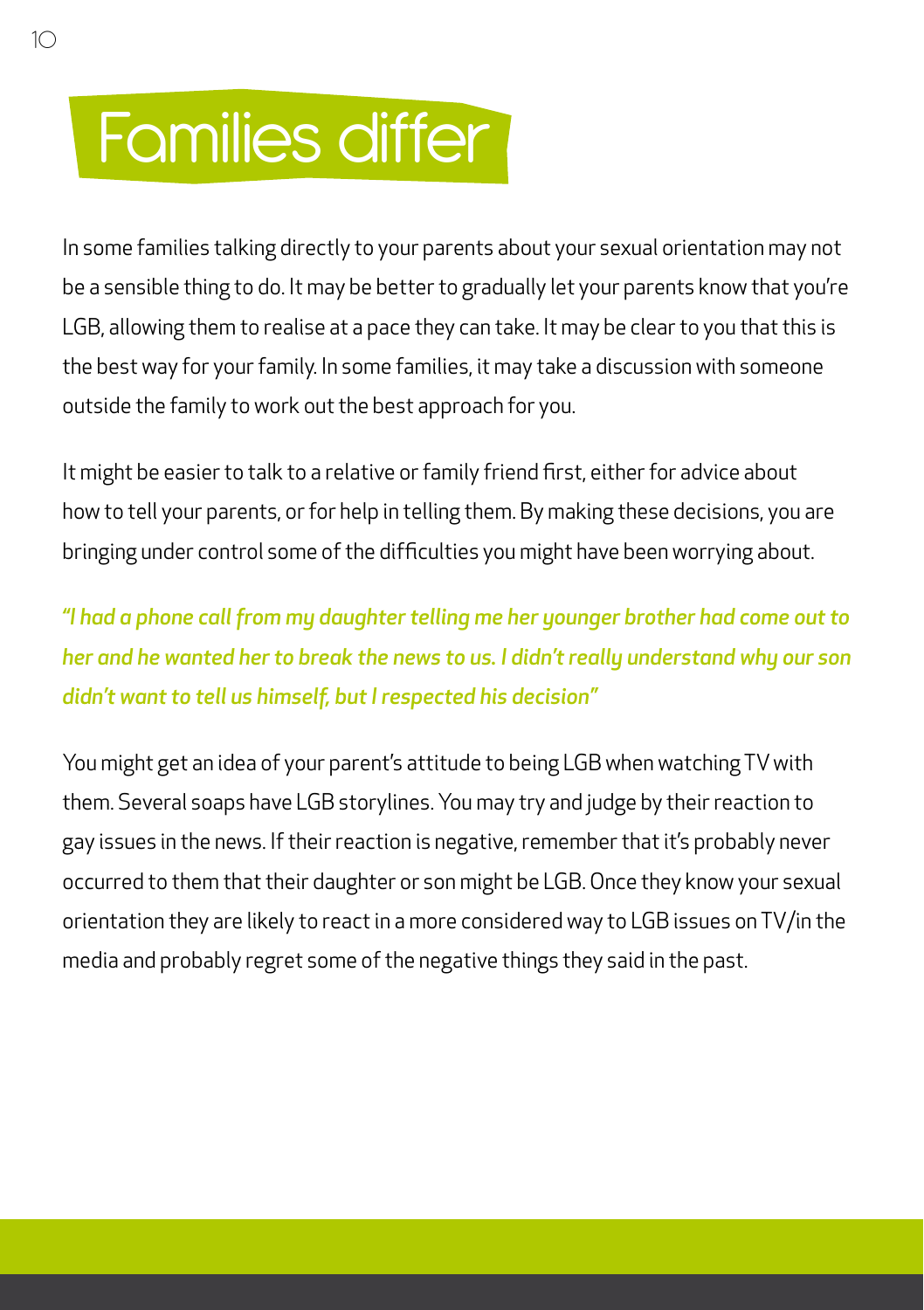#### Parent's emotions

It might be helpful to know that even the most accepting and supportive parents go through a whole range of emotions. Your parents may feel guilty or blame themselves or they may want to deny the facts. They may be concerned about what others think. But they may also feel very ignorant of some of the issues they are now facing and feel frustrated and inadequate as parents.

It may be hard for your parents to accept that there is any important part of you that they didn't know about. This can make some parents feel guilty and that they should have known.

*"I felt really guilty that I didn't know my son was gay. It just never occurred to me and I felt so bad that I hadn't been 'there' for him as he was going through all those emotions in his early teens"*

Some parents blame themselves and feel that something in the way they brought their child up has 'made' their child lesbian/gay/bi. No-one can make their child gay – the same as no parent can make a child heterosexual (straight). Being gay or straight is part of who you are and that is right for you as a person.

Some parents simply try and deny the facts. They might have wondered if their child could be LGB, but denied that it could possibly happen to them. Other people might have an LGB son or daughter, but not them!

*"I didn't think Gemma could possibly be a lesbian – she had pictures of these boy bands all over her bedroom wall"*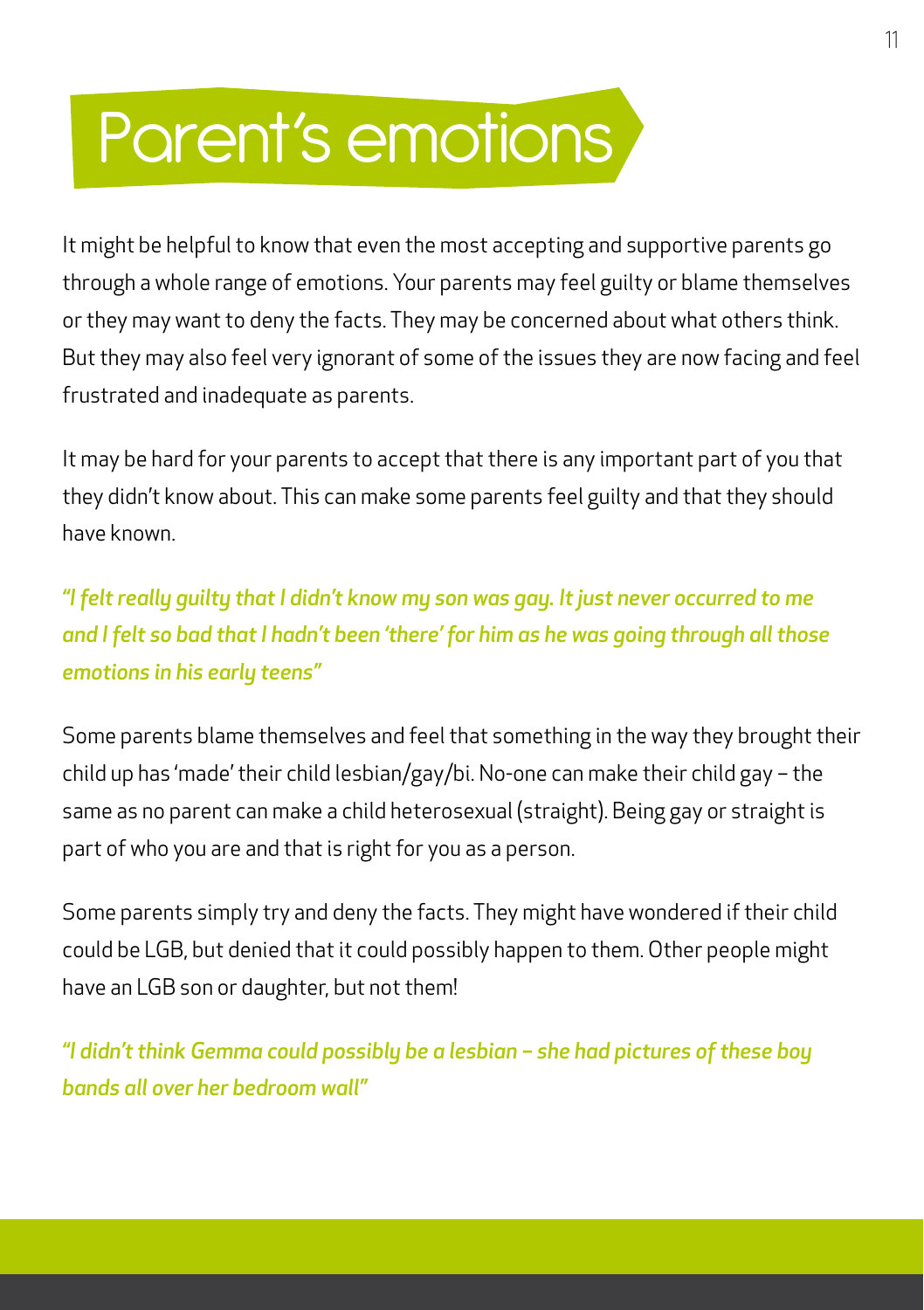Parents are often concerned about how other people will react to the news that their daughter or son is LGB. Some parents fear prejudice or hostility from work colleagues, family members or from their religious community. Do try and understand that your parents might feel very isolated and unsure of themselves and will take time to adjust to this new situation.

*"I wish I could say all my concerns were for our son but that wouldn't be true – I also acted very selfishly because I cared desperately about what others thought"*



One thing that everyone needs to know is that being LGB is not a choice. No-one chooses their sexual orientation. No-one chooses to be straight; no-one chooses to be gay.

Being LGB is part of who you are, not what you are. You are yourself. You may be a son/ daughter; a brother/sister; nephew/niece; uncle/aunt; a grandchild; a student; a work mate; a friend. You also happen to be lesbian, gay or bisexual; it's an important part of who you are, but doesn't define who you are.

Some people still mistakenly believe that being LGB is somehow a 'choice'. It is worth pointing out to them, that given the level of prejudice, bullying, negative stereotyping and outright homophobia LGB people still face, why would anyone choose to be LGB?

If your parents think that you chose to be LGB, it might be helpful for them to read FFLAG's booklet ' A Guide for Families and Friends of Lesbians and Gay Men'. It can be downloaded from our website www.fflag.org.uk or you can get in touch and we will send a hard copy.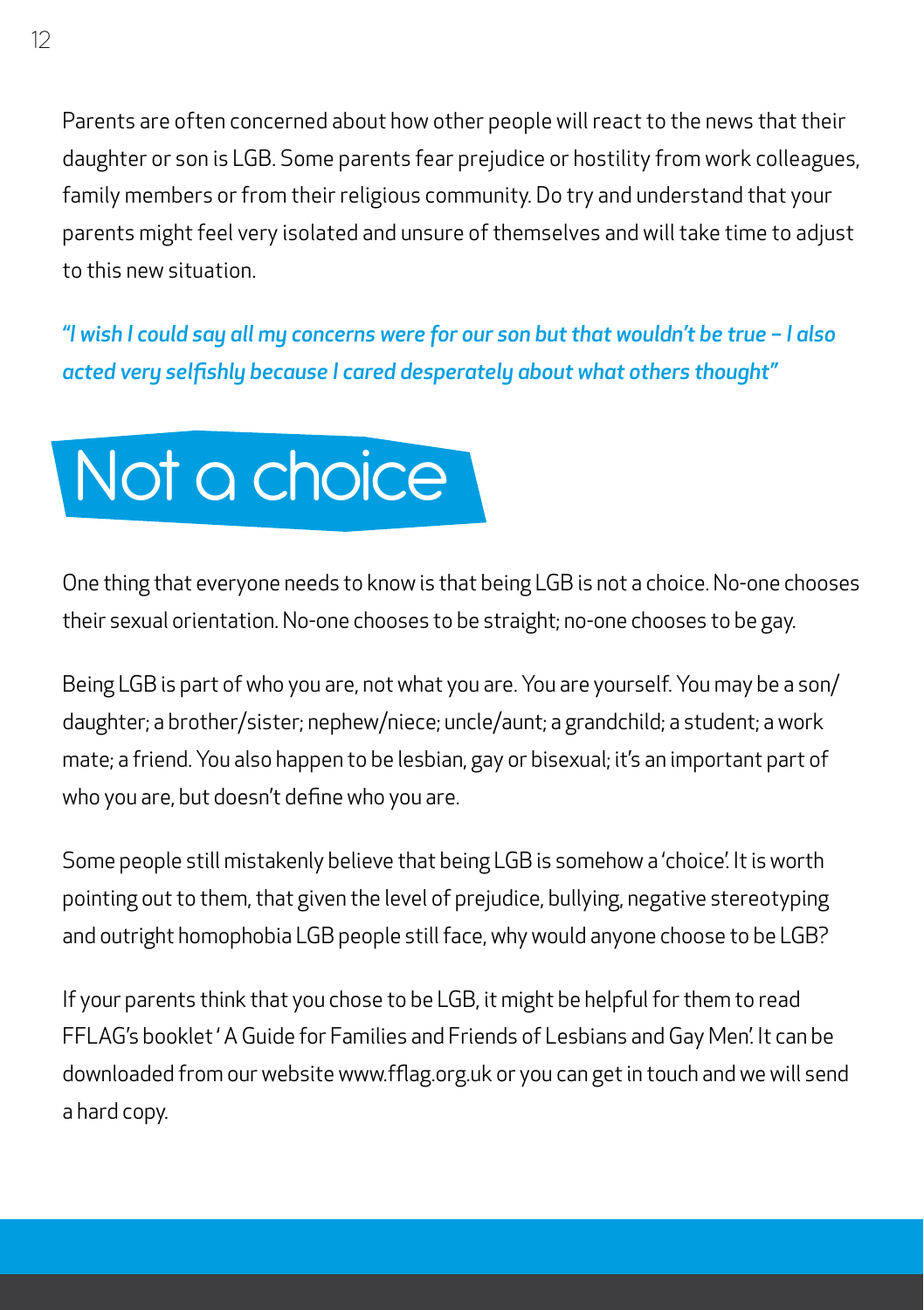Your parents may say that they believe you are under the sexual influence of another person. That may be true. Point out that straight people experience similar influences. The 'age of consent' (the age you are allowed to have sex) is 16 and that is the same whatever your sexual orientation. In the UK, having sex with someone at 16 is legal, except with someone who's in a 'position of trust' over you. This includes teachers, youth workers, carers and doctors etc. It's illegal for them to have sex with under-18s in their care.

*"Just because we've blown out 16 candles on our birthday cake, doesn't mean we're ready for sex. Do what feels right for you. Just make sure you understand what sex is about and get clued-up on safer sex before you do anything."*

Some parents believe that if their teenage daughter or son says that they are lesbian, gay or bisexual that it is 'just a phase' and that they will grow out of it. A lot of people feel drawn towards a member of the same sex when they're growing up, and not all of them are LGB. It is absolutely okay to be attracted to members of the same sex and then to perhaps question if that is right for you. No-one can make you LGB. If you are physically and emotionally attracted to people of the same sex then that is right for you.

There is a choice in whether or not you 'come out' and who you decide to tell. Some people only come out to their friends but not to their family; some to their family but not to their work mates; some wait until their 30s or 40s and some come out when they are 13 or 14 years old. Some people never come out. You are an individual and will know what is right for you.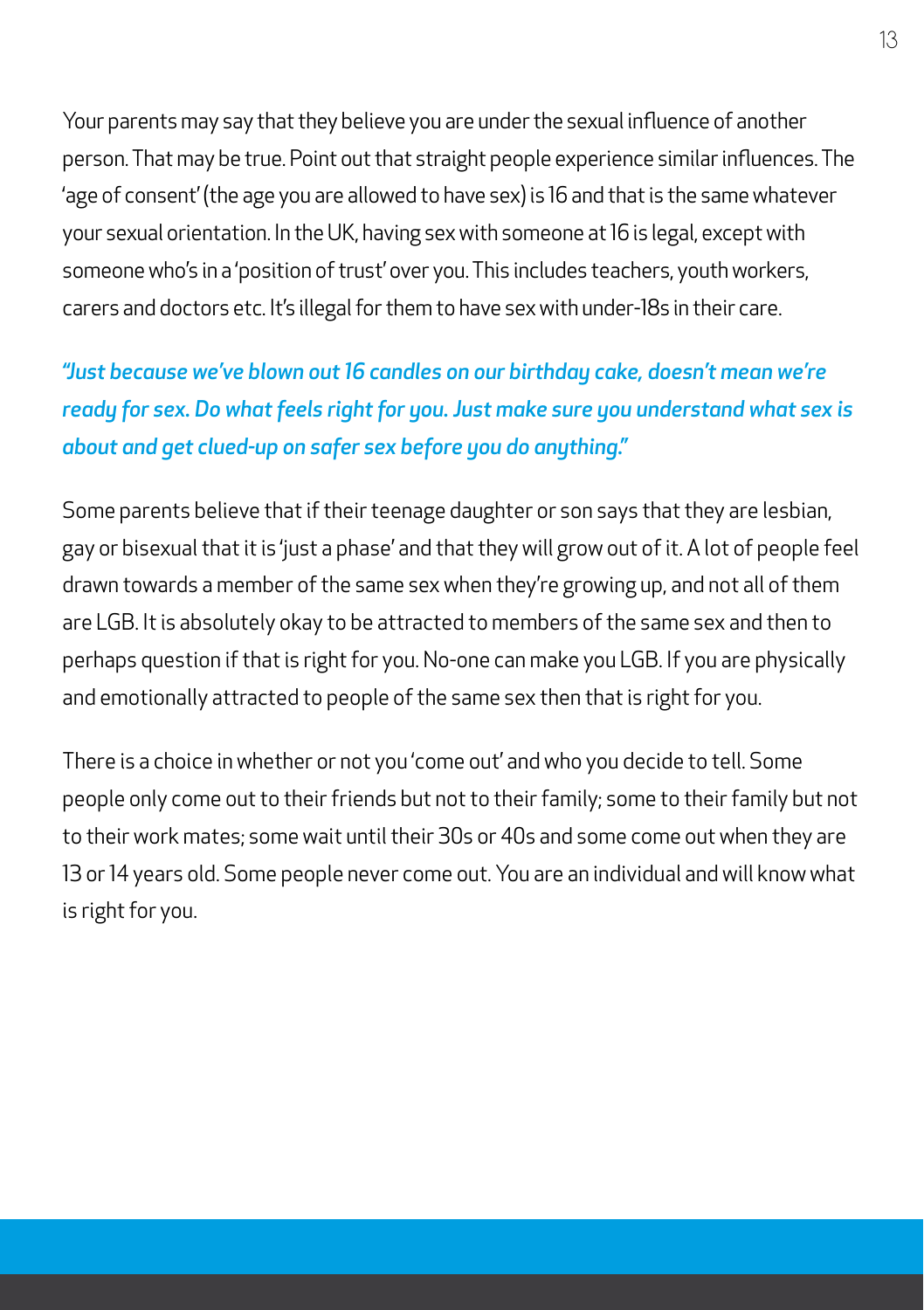### Safer Sex

Parents worry about their son or daughter having sex. Sexually transmitted infections and HIV/AIDS are matters of deep concern to parents – as they should be to everyone. Everyone should practise safer sex. Get up to date advice from organisations such as THT (www.tht.org.uk); Avert (www.avert.org) or the NHS (www.nhs.uk)

## …but not just sex

If your parents think that being LGB is just a matter of sex, explain that it is far more. A loving same –sex relationship involves the same levels of trust, affection, companionship and commitment as any other. Any long term commitment to a same-sex partner will involve all the emotional input that a male-female partnership demands – and sex will be just a part of this relationship. Your parents may not understand this at first, but it will help them to hear you say it.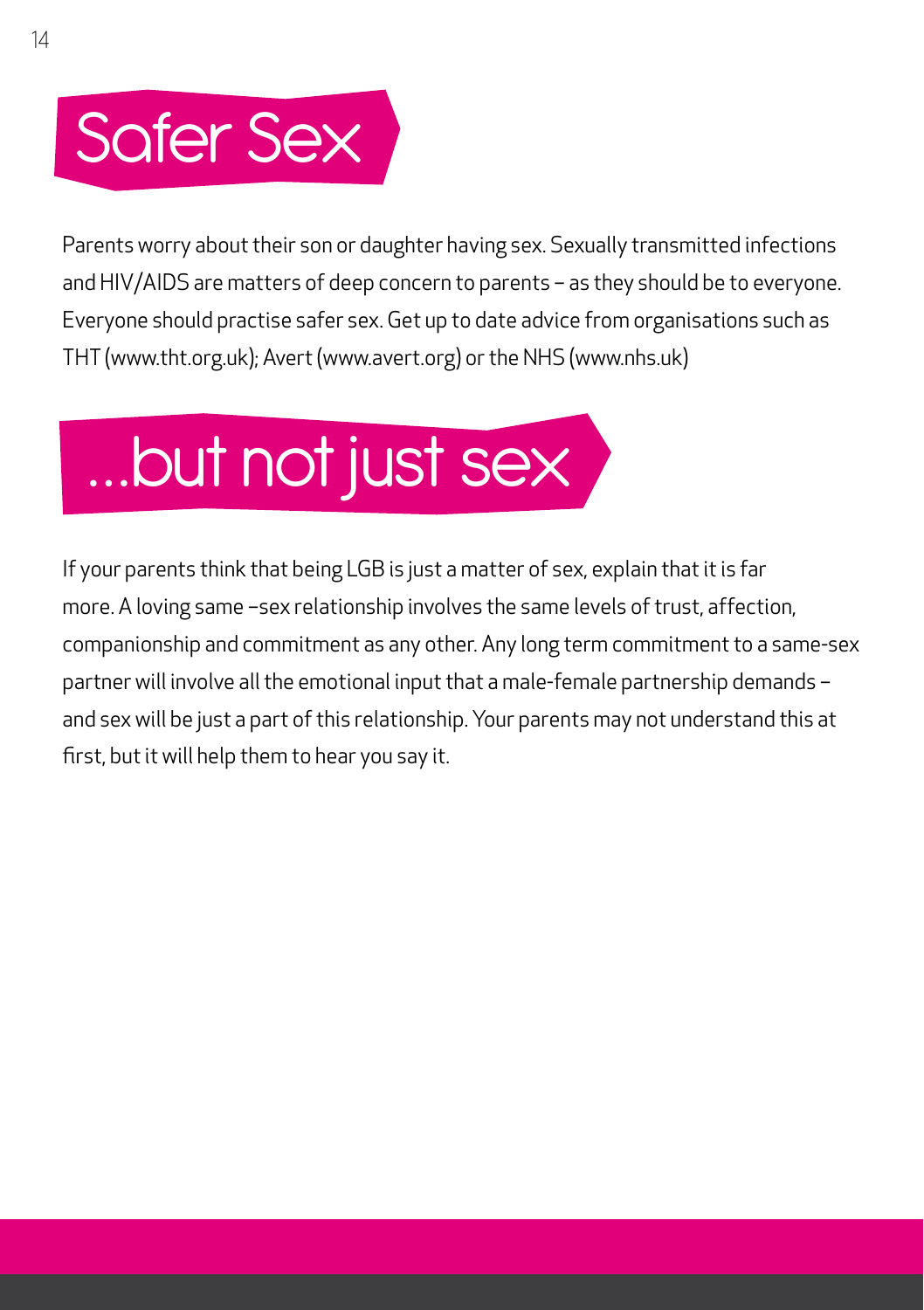### Think on!

Be sure you can trust the person you come out to. Hopefully your parents will respect your wishes on whether/when/if you are happy for them to share your news. If you tell a best friend – be sure they can be trusted not to spread gossip.

You may want to come out to one of your parents rather than both. That's fine if it works for you. Just think about how it will be for the parent that 'knows'. If you come out to one parent, talk through with them when/how the other parent will be told. Keeping secrets in families doesn't usually work.

Coming out isn't a once and only event. Over the years and in different situations you will need to make snap decisions about whether or not it is in your best interest, or indeed safe to come out to someone.

Remember you're not alone – it's estimated that about 7% of the population are lesbian or gay (the figures are less clear about people who identify as bisexual).

There are endless discussions, claims and arguments about why some people are lesbian, gay or bisexual. Was the individual simply born that way or was it down to the way the child was brought up? The Nature-Nurture debate has been going on for decades. It will probably continue being argued over for years to come.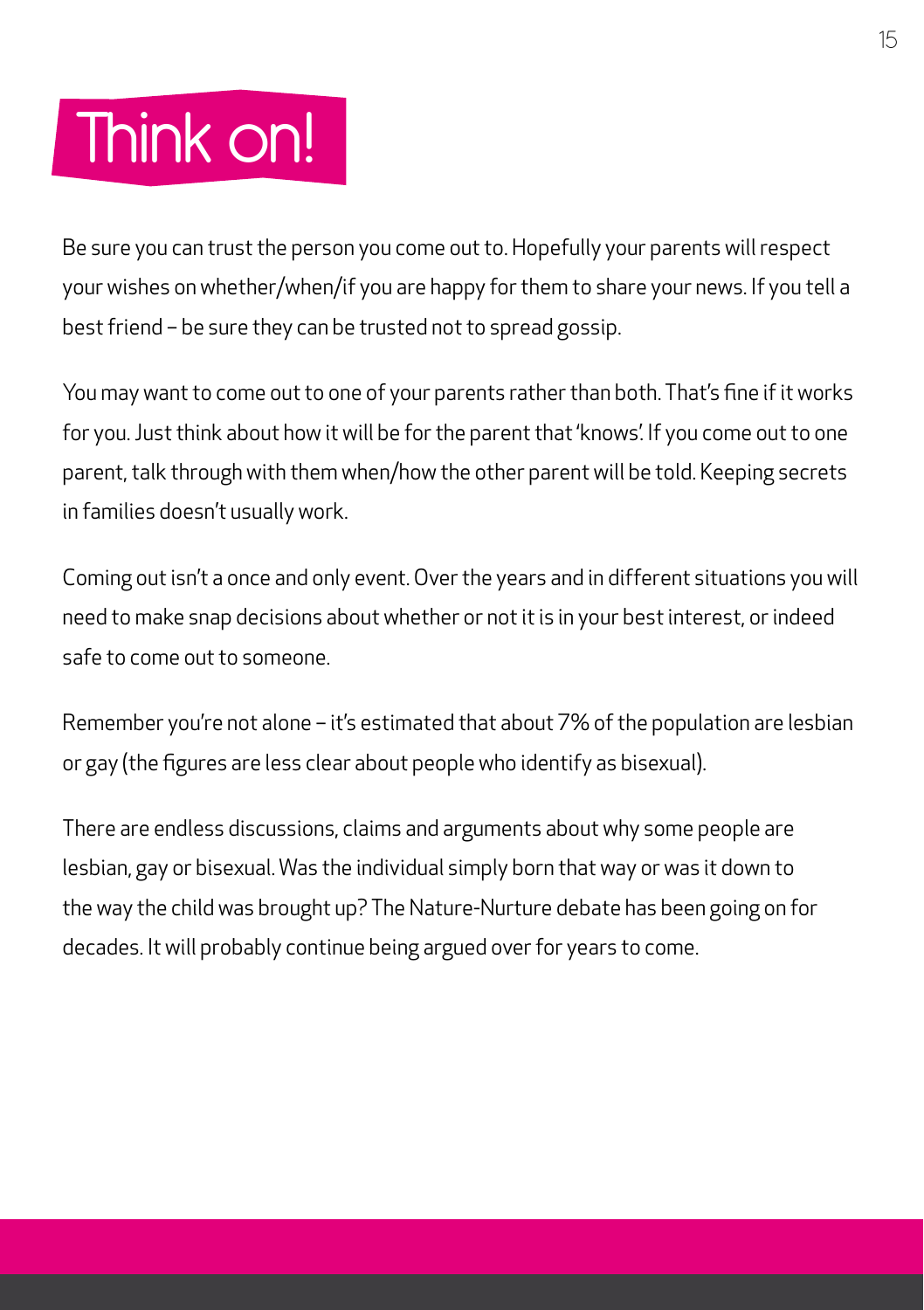#### **Conclusion**

Hopefully you will have found the advice in this booklet helpful. Some pieces of advice will be more useful to you than others. A large amount of it is aimed at younger LGB people, who we recognise as being more vulnerable to parental questioning and possible rejection. However, in our experience, much of the advice applies equally to older LGB people who wish to have an open and honest relationship with their parents who have been unaware of their sexual orientation. Equally, it provides a basis for coming out to other members of the family. It is simply because of the unique position of parents that we concentrate on this particular aspect.

Being lesbian, gay or bisexual is an important part of who you are. We hope that having read this booklet that you are in a better position to be open and confident about being true to yourself.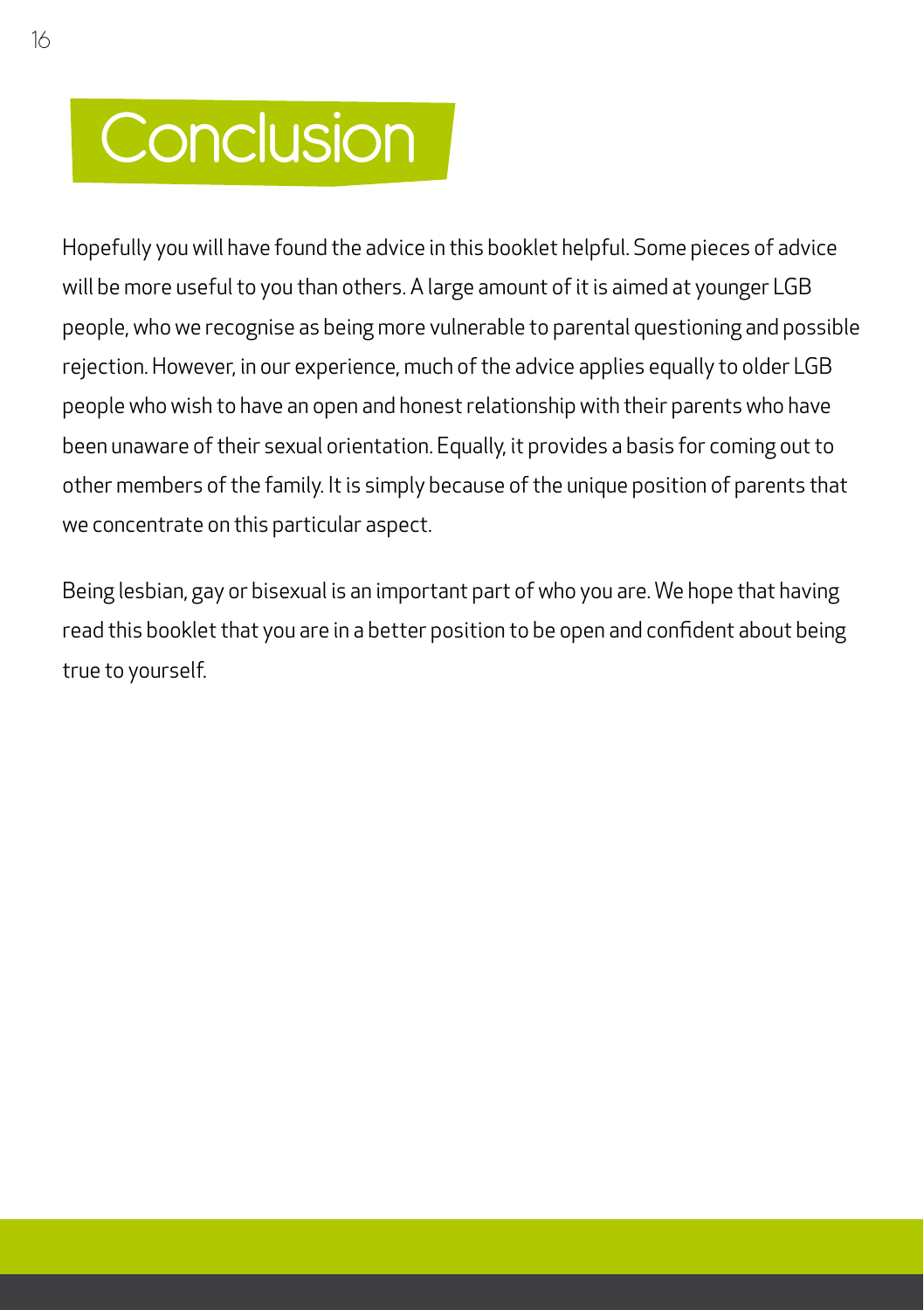### Glossary

This is a brief guide to the terms used in FFLAG's publications.

**Bisexual:** refers to someone who is emotionally and sexually attracted to women and men.

**Coming out/Outing:** Coming out is telling other people that you are lesbian, gay, bisexual or transgender. Being outed is having someone else reveal you as lesbian, gay, bisexual, or transgender, usually against your will.

**Gay:** refers to someone who is emotionally and sexually attracted to people of the same sex. Some women prefer to refer to themselves as gay women, but lesbian is the word more often preferred by women, and the word gay is often used just to refer to men.

**Heterosexual /straight:** refers to someone who is emotionally and sexually attracted to people of the opposite sex.

**Homophobia /transphobia:** prejudice against anyone who is or is thought to be lesbian, gay or bisexual or transgender.

**Lesbian:** refers to a woman who is emotionally and sexually attracted to other women.

**LGBT:** Acronym for Lesbian, Gay, Bisexual, Transgender. This is the term most commonly used to talk about lesbian, gay, bisexual, and transgender communities.

**Sexual orientation:** term for an individual's enduring emotional and sexual attraction to members of the same and/or opposite sex, including lesbian, gay, bisexual and heterosexual (straight) orientations.

**Trans:** a term intended to include and welcome all who are transgendered / transsexual, or transvestite or cross-dressing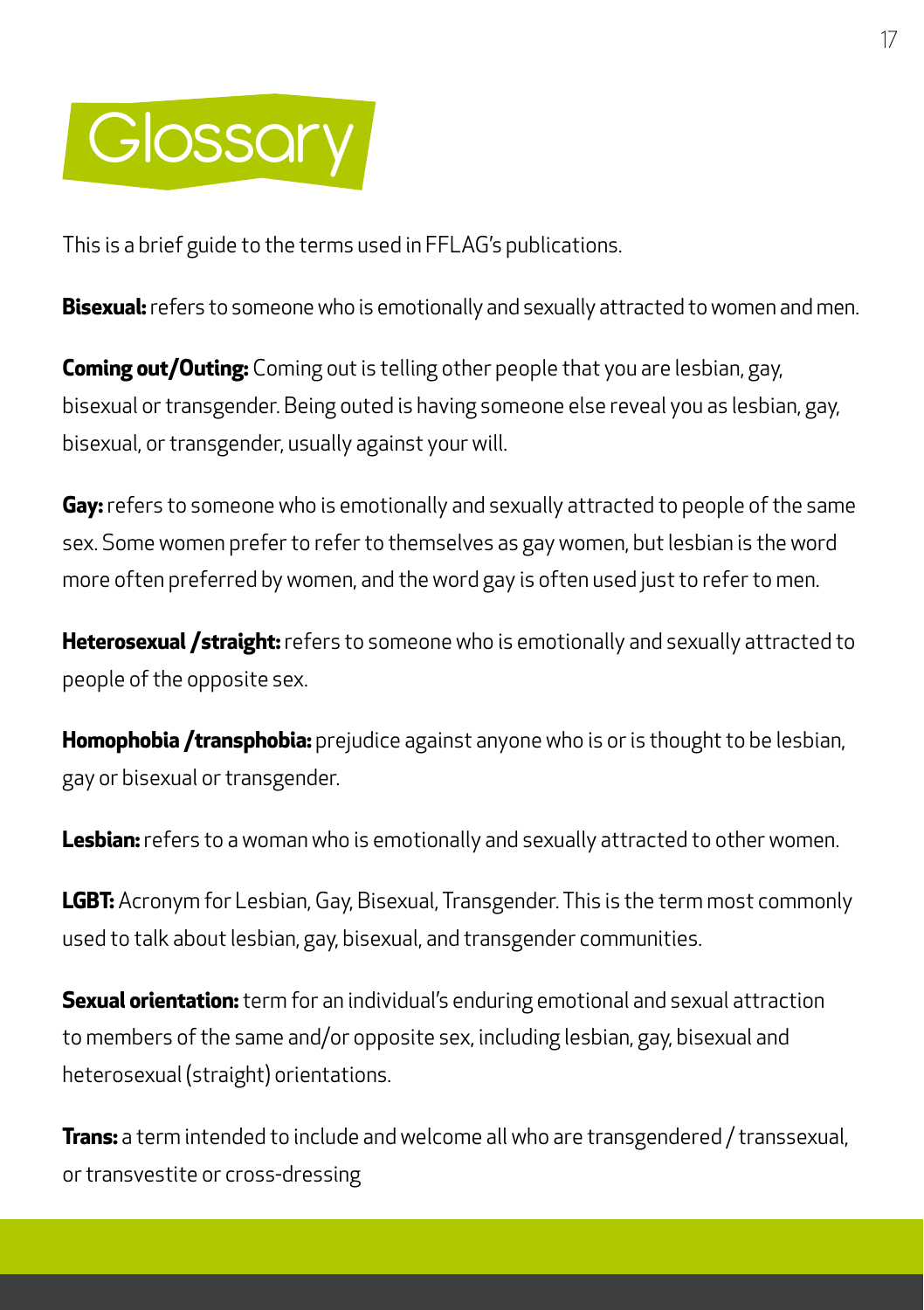#### Trans support

FFLAG recognises the difference between identifying as transgendered/ transsexual and identifying as lesbian, gay or bisexual(LGB). For trans people the issue is gender identity and for LGB people it is sexual orientation. Although our expertise and experience is around supporting families and friends of lesbian, gay and bisexual people and issues of sexual orientation we work closely with members of the trans community. Together we work to educate, to inform and to address the homophobia and transphobia that our daughters and sons often face.

If you are looking for expert advice and support on all issues relating to gender identity do contact GIRES (Gender Identity Research and Education Society - www.gires.org.uk). GIRES is also the umbrella organisation for The Beaumont Society, Women of the Beaumont Society and Mermaids among others.

Mermaids offers support and information for children and teenagers who are trying to cope with gender identity issues, and for their families and carers

We are confident that you will find the information and support that you need from GIRES and their affiliated organisations. If there is anything further that the FFLAG team can do to support you, your family/loved one or friend, do please contact us via email or call our helpline.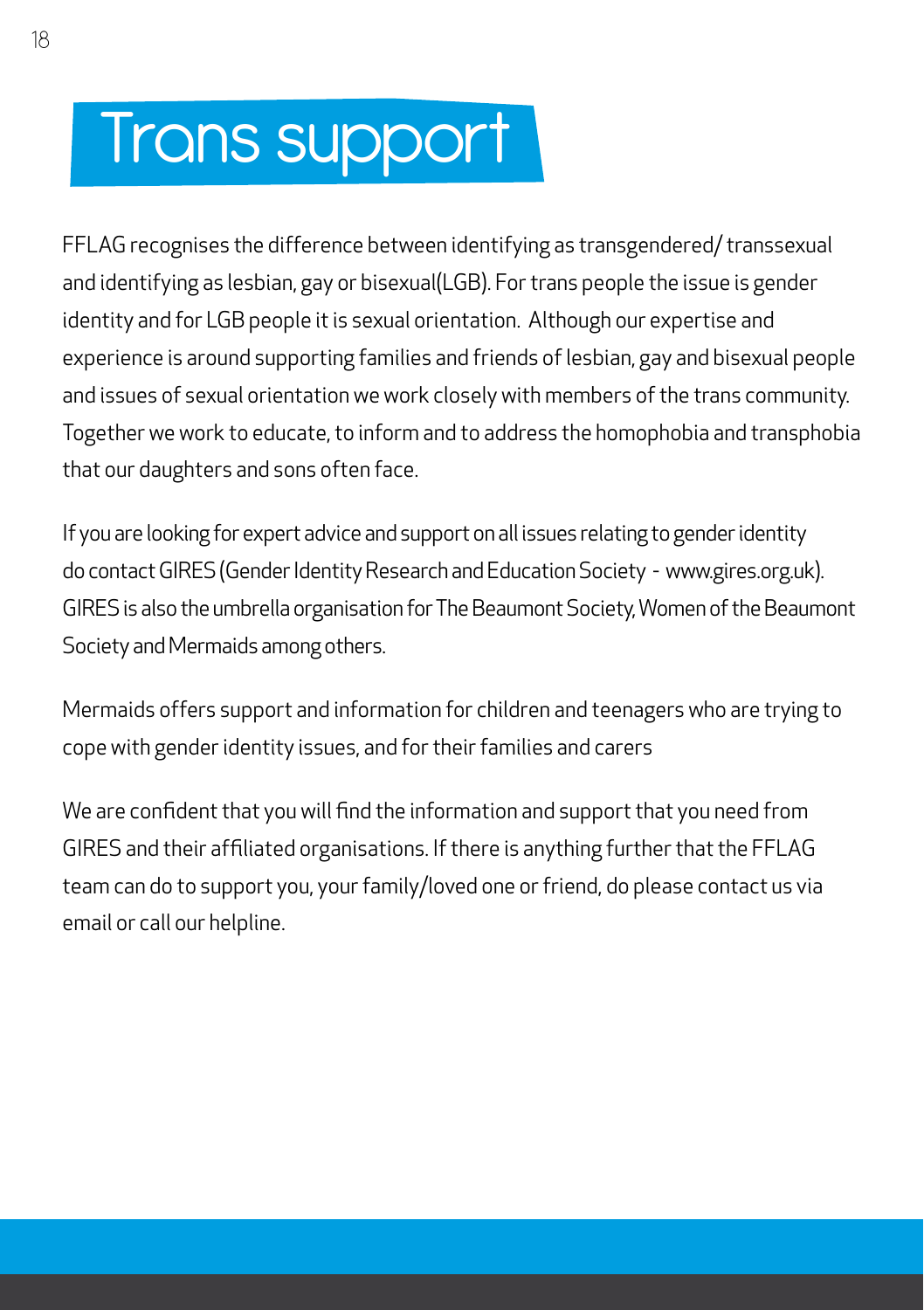#### **Tribute**

The original booklets in this series were inspired and written by Rose Robinson (1916 - 2011) who was a pioneer in the Parents' Movement. Rose was FFLAG's President until her death in 2011. Rose's insight, many years of counselling and hard work resulted in the present pattern of nationwide parents' support groups.

The original booklets were published in 1971-2. It is a tribute to Rose's vision and foresight that for many years the majority of the text of the booklets remained unchanged.

> Our thanks to Procter & Gamble



Sponsors of FFLAG publications

Our thanks to College Print of the Cornwall College group for designing and printing this revised edition